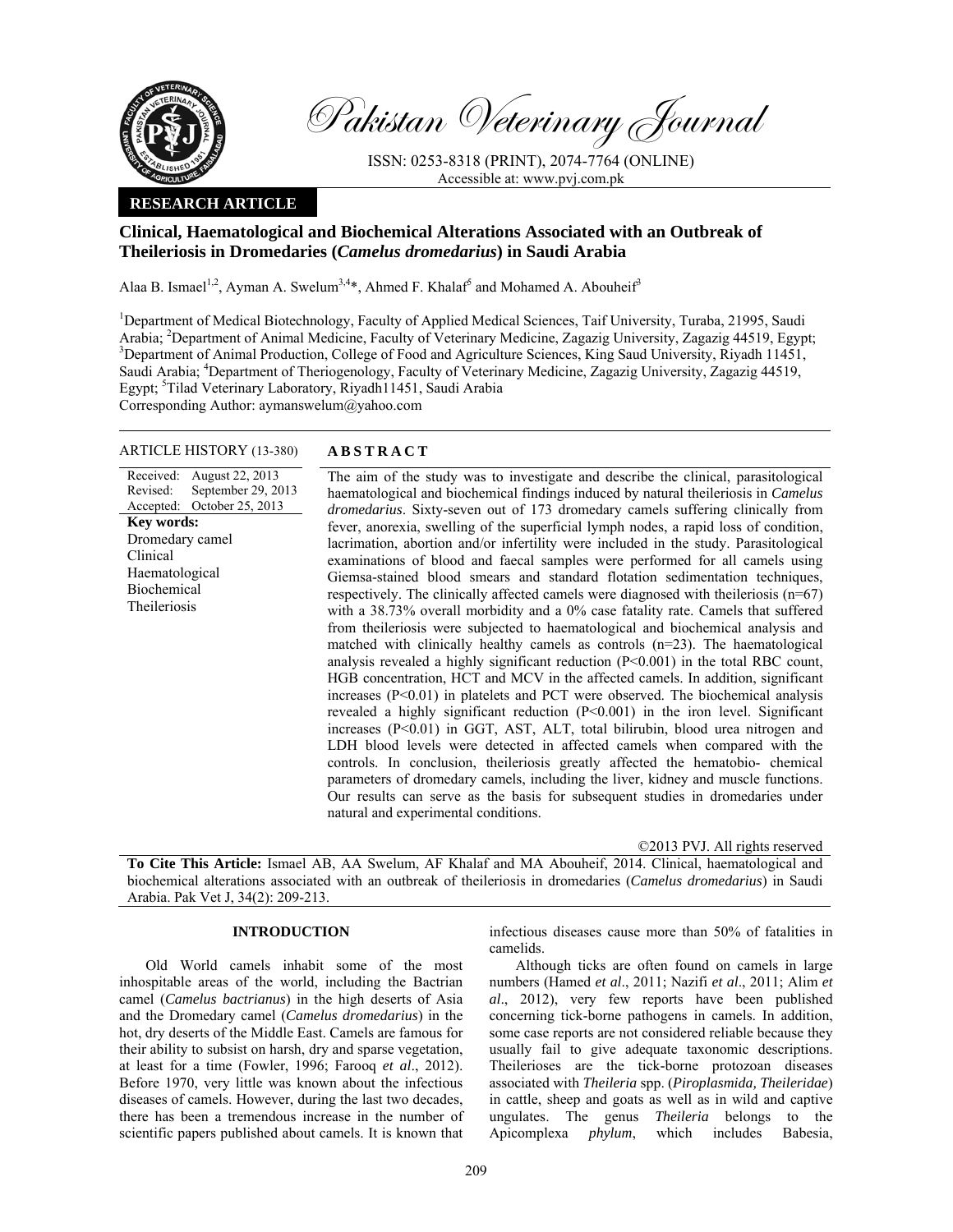Toxoplasma, Neospora, Plasmodium and others (Radostits *et al*., 2007). Theileriosis is one of the most devastating blood parasites affecting cattle in Saudi Arabia, causing lethal infections in exotic cattle (El-Metenawy, 2000), but very little is known about this disease in camels. *Theileria* spp. that have been reported in camels include *Theileria camelensis* and *T. dromedarii*; the former has been recorded in Turkmenistan, Egypt and Somalia. However, no schizont stages of these species have been described. *T. dromedarii* has been reported in India and is thought to be non-pathogenic (Hekmatimoghaddam *et al*., 2012). Whereas *Theileria equi* and *Babesia caballi* of equine were identified by PCR in Jordanian dromedaries (Qablan *et al*., 2012). In addition, *T. ovis* of ovine and *H. anatolicum* ticks were detected in Egyptian dromedaries (Mazyad and Khalaf, 2002). *Hyalomma dromedarii* ticks are the principal vector in transmission of *T. camelensis* among camel population and *theileria* has various developmental stages of different shapes and forms inside this vector (Salimabadi *et al*., 2010; Hamed *et al*., 2011). Therefore, prevention of the disease by controlling ticks seems necessary and a prerequisite for improving camel meat and milk production (Nazifi *et al*., 2011; Hekmatimo- ghaddam *et al*., 2012). The predominant clinical findings of camels infected with *theileria* are fever, ocular watery discharge, severe emaciation, diarrhea in the form of intermittent bouts, in addition to the systemic signs, enlargement of superficial lymph nodes especially superficial cervical lymph nodes were also noticed (El-Fayoumy *et al*., 2005; Hamed *et al*., 2011).

Haematology has been widely used in attempts to provide information about disease states, performance problems and fitness in animals. A deviation of certain blood parameters from their normal limits might serve a guide for diagnosis or for the differential diagnosis of a disease condition (Mal *et al*., 2001).

The aim of this investigation was to describe the natural infection of an outbreak of theileriosis in dromedary camels and to study its effect on hematological and biochemical parameters.

### **MATERIALS AND METHODS**

**Animals:** The present study was carried out on a dromedary camel herd composed by 173 camels aged 2-9 years from the Riyadh region, Saudi Arabia. Sixty-seven camels suffered clinical signs which were indicative of theileriosis and were infested with ticks. Camels from the same herd that were clinically healthy, not infested with ticks, not received anti-parasitic or antimicrobial therapy during the 30-day period before the beginning of the study, had no surgical interference, non-pregnant, not recently delivered or vaccinated were selected as control animals (n=23), and a complete analysis was performed to confirm that they were free from any disease. The selected animals had been reared under similar feeding systems, management and environmental conditions. All camels were subjected to careful clinical and laboratory investigations.

**Sample collection and parasitological examination:** Faecal and blood (EDTA tube and plain tube) samples

were collected from all camels. Giemsa stained blood films were examined microscopically for presence of *Theileria camelensis* and other blood protozoa. Additionally**,** ten millilitres of EDTA tube blood samples was centrifuged for 15 minutes in microhaematocrit tubes and analysed for *Trypanosoma evansi* in its buffy coat layer (Tejedor-Junco *et al*., 2011). Moreover, a standard flotation sedimentation technique was carried out on the faecal samples for the detection of gastrointestinal parasites (Coles, 1986).

**Haemato-biochemical analysis:** A complete blood count was conducted using an Automatic Blood Cell Counter (BC-2800 Vet Analyzers – China) according to Feldman *et al.* (2000). The biochemical analysis including liver, kidney and muscle functions in addition to elements was performed in accordance with the Bio-system A-15 automated biochemistry analyser-Spain.

**Statistical analysis:** The Statistical Products and Service Solutions program (version 16, SPSS Inc., Chicago, IL, USA) was used for all analyses. Data are expressed as the mean±SE. Comparisons among groups were tested using an analysis of variance (ANOVA). Differences were considered to be significant at P<0.05.

### **RESULTS**

**Clinical picture:** The clinically affected camels were diagnosed with theileriosis, with 38.73% overall morbidity and a zero percent case fatality. A sudden increase in the number of cases of *Theileria* was observed: 11 cases were observed at the beginning of the study, which increased to 37 cases and finally to 67 cases (38.73%) during 53 days of clinical period. The observed clinical signs included fever, anorexia, swelling of the superficial lymph nodes, a rapid loss of condition and lacrimation. However, not all animals showed the typical clinical picture and the majority (n=54) showed mild manifestation. Mixed infections of *Theileria* with other pathogens, including *Babesia*, *Anaplasma*, gastrointestinal nematodes and *Balantidium coli*, gave approximately the same picture as infection with *Theileria* alone, with no significant difference.

**Parasitological findings:** *T. camelensis* was detected in Giemsa-stained blood smears from 67/173 camels. The 67 camels with positive blood smears were the unique animals in the herd presenting clinical signs that might indicate the  $1<sup>st</sup>$  introduction of the ileriosis in this herd. *T*. *camelensis* trophozoites were observed within the infected RBCs and appeared as a light ring shaped with a red chromatin dot at one side and they did not appear as the typical form of other animal species. Schizont stages were observed within the infected lymphocytes and appeared as a mass of light-bluish bodies. Forty camels of 67 were infected with *Theileria* only, and the other 27 camels were infected with *Theileria* and other pathogens (7 cases showed mixed infection of *Theileria* and *Babesia*, one case showed mixed infection of *Theileria* and *Anaplasma*, 16 cases showed mixed infection of *Theileria* and gastrointestinal nematodes, and 3 cases showed mixed infection of *Theileria* and *Balantidium coli*). The degree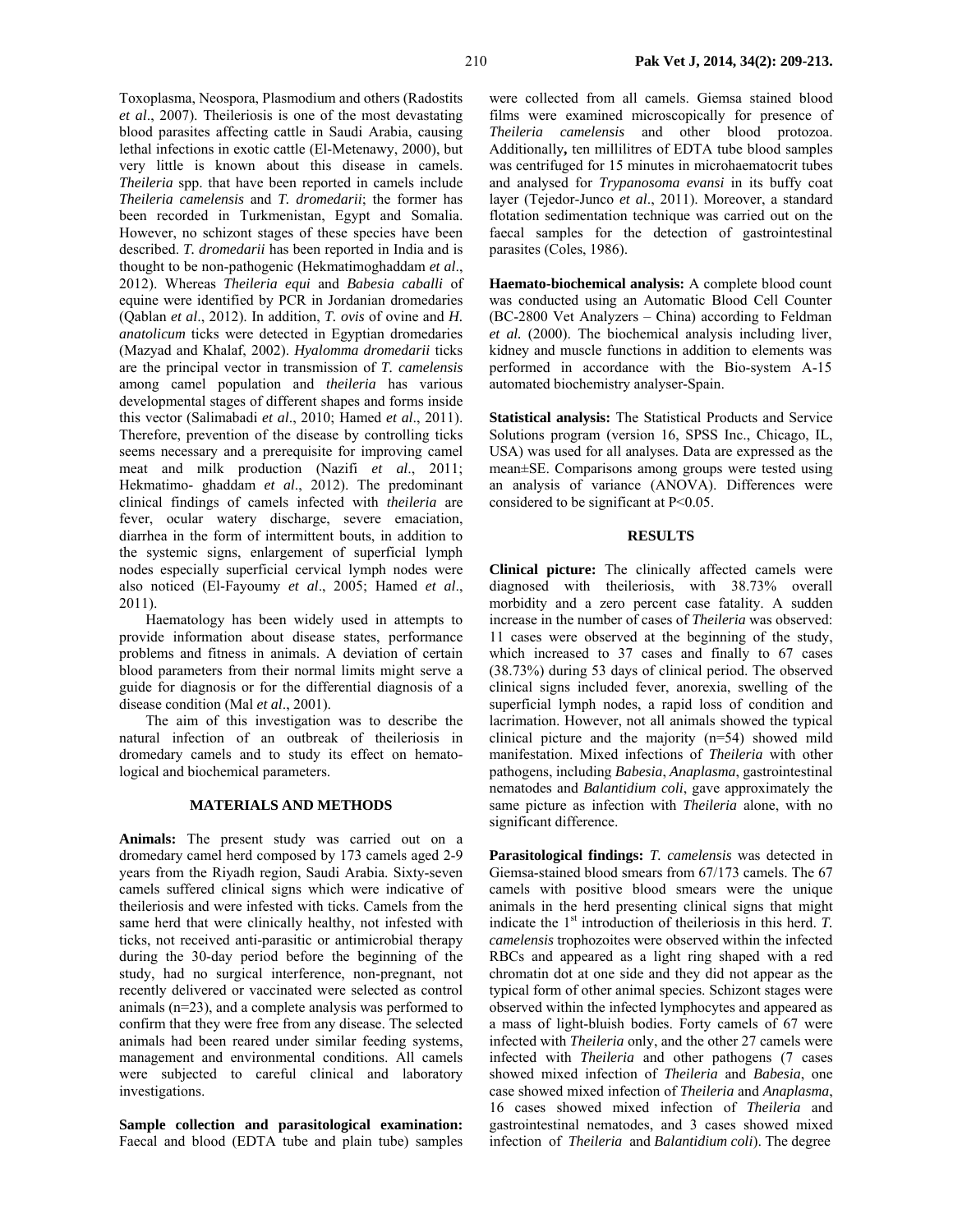Table 1: Hematological parameters (Mean<sup>+SE</sup>) of clinically healthy and *Theileria*-infected camels

| Parameters        | Units                         | Clinically        | Camels infected                | Camels infected                 |
|-------------------|-------------------------------|-------------------|--------------------------------|---------------------------------|
|                   |                               | healthy           | with Theileria                 | with Theileria                  |
|                   |                               | control           | camelensis                     | camelensis and                  |
|                   |                               | camels            | $(n=40)$                       | other parasites <sup>a</sup>    |
|                   |                               | $(n=23)$          |                                | $(n=27)$                        |
| <b>WBCs count</b> | $\times$ 10 <sup>9</sup> /L   | $11.45 + 0.88$    | $12.62 \pm 0.51$ **            | 14.46±0.84***                   |
| <b>RBCs count</b> | $\times$   0 <sup> 2</sup> /L | $10.69 \pm 0.51$  | $8.85 \pm 0.29***$             | 8.2 $\pm$ 0.27***               |
| <b>HGB</b>        | g/dL                          | $13.23 + 0.55$    | $9.35 \pm 0.27***$             | 9.3   $\pm$ 0.34 <sup>***</sup> |
| <b>HCT</b>        | %                             | $31.33 + 1.02$    | $26.79 \pm 0.88$ <sup>**</sup> | $27.90 \pm 0.97$ **             |
| <b>MCV</b>        | fL                            | $32.33 \pm 0.88$  | $28.70 + 0.42***$              | $28.37 \pm 0.63$ ***            |
| <b>MCH</b>        | Рg                            | $12.44 \pm 0.37$  | $12.31 \pm 0.28$               | $12.47 \pm 0.21$                |
| <b>MCHC</b>       | g/dL                          | 40.88±1.29        | 41.50±0.67                     | $43.79 \pm 1.13^*$              |
| <b>RDW</b>        | ℅                             | $16.85 \pm 0.31$  | $16.79 \pm 0.16$               | $16.59 \pm 0.15$                |
| <b>PLT</b>        | $\times 10^9$ /L              | $118.23 + 1.63$   | $130.20 + 1.88***$             | $129.25 \pm 2.45$ <sup>**</sup> |
| <b>MPV</b>        | fL                            | $6.04 \pm 0.11$   | $6.10 \pm 0.09$                | $6.04 \pm 0.09$                 |
| <b>PCT</b>        | ℅                             | $0.076 \pm 0.003$ | $0.087 \pm 0.002***$           | $0.082 \pm 0.002***$            |
| <b>PDW</b>        | ℅                             | $14.32 + 0.05$    | $14.44 \pm 0.17$               | $14.27 \pm 0.17$                |

WBCs: White blood cells, RBCs: Red blood cells, HGB: haemoglobin concentration, HCT: haematocrit, MCV: mean corpuscular volume, MCH: mean corpuscular haemoglobin, MCHC: mean corpuscular haemoglobin concentration, RDW: red distribution width, PLT: Platelets, MPV: mean platelet volume, PCT: plateletcrit, PDW: platelet distribution widths; a Other parasites: *Babesia*, *Anaplasma*, gastrointestinal nematodes and *Balantidium coli*; \*\*\*=significant (P<0.001), \*\*=significant (P<0.01), \*=significant (P<0.05)

**Table 2:** Biochemical parameters (Mean+SE) of clinically healthy and *Theileria*-infected camels

| Parameters                                                             | Units | Clinically        | Camels                       | Camels infected                  |  |  |
|------------------------------------------------------------------------|-------|-------------------|------------------------------|----------------------------------|--|--|
|                                                                        |       | healthy           | infected with                | with Theileria                   |  |  |
|                                                                        |       | control           | <b>Theileria</b>             | camelensis and                   |  |  |
|                                                                        |       | camels            | camelensis only              | other parasites <sup>a</sup>     |  |  |
|                                                                        |       | $(n=23)$          | $(n = 40)$                   | $(n = 27)$                       |  |  |
| Liver function                                                         |       |                   |                              |                                  |  |  |
| Total protein                                                          | g/dL  | $5.78 \pm 0.17$   | $6.11+0.12$                  | $6.02 \pm 0.14$                  |  |  |
| Albumin                                                                | g/dL  | $3.42 \pm 0.15$   | $3.34 \pm 0.12$              | $3.11 \pm 0.13$                  |  |  |
| Globulin                                                               | g/dL  | $2.64 \pm 0.13$   | $2.97 + 0.12$                | $2.83 \pm 0.15$                  |  |  |
| GGT                                                                    | μ/L   | $8.23 + 1.03$     | $38.72 \pm 6.61^*$           | $39.82 + 9.53$ <sup>*</sup>      |  |  |
| AST                                                                    | μ/L   | $97.88 + 4.66$    | 193.68±18.29 <sup>**</sup>   | $195.53 \pm 19.81$ <sup>**</sup> |  |  |
| ALT                                                                    | μ/L   | $9.19 \pm 0.83$   | $27.29 \pm 2.65$ ***         | $17.003 \pm 1.43***$             |  |  |
| Total bilirubin                                                        | mg/dL | $0.35 + 0.05$     | $0.60 \pm 0.05$ **           | $0.50 \pm 0.04$ **               |  |  |
| kidney function                                                        |       |                   |                              |                                  |  |  |
| Creatinine                                                             | mg/dL | $1.15 \pm 0.12$   | $2.38 \pm 0.33$ ***          | $1.24 \pm 0.05^*$                |  |  |
| <b>BUN</b>                                                             | mg/dL | $26.82 \pm 2.09$  | $52.03 \pm 5.97^{**}$        | 44.85±1.87**                     |  |  |
| Muscle function                                                        |       |                   |                              |                                  |  |  |
| LDH                                                                    | μ/L   |                   | 807.54±84.65 1742.9±133.7*** | $1743.1 \pm 191.9***$            |  |  |
| Elements                                                               |       |                   |                              |                                  |  |  |
| Iron                                                                   | mg/dL | $126.15 \pm 4.95$ | $70.51 \pm 4.51$             | 72.92±5.76***                    |  |  |
| GGT: gamma-glutamyltransferase, AST:<br>aminotransferase,<br>aspartate |       |                   |                              |                                  |  |  |

ALT: alanine aminotransferase, BUN: blood urea nitrogen, LDH: lactate dehydrogenase; a Other parasites were *Babesia*, *Anaplasma*, gastrointestinal nematodes and *Balantidium coli*; \*\*\*=significant (P<0.001), \*\*=significant (P<0.01), \*=significant (P<0.05)

of *Theileria* infection varied from severe, moderate to mild infection depending on the percentages of infected red cells of the various camels, which ranged between 1 and 9%. No trypanosome was detected in the buffy coat.

**Haematological findings:** The mean values and standard error (SE) of the haematological parameters in clinically healthy camels and *Theileria*-infected individuals are presented in Table 1. Camels infected with *Theileria* alone showed a highly significant reduction (P<0.001) in the total RBC count, HGB concentration, HCT and MCV, indicating the microcytic hypochromic type of anaemia. Significant increases  $(P<0.01)$  in platelets and PCT were observed, whereas the other haematological parameters were close to normal values. Sex, age, lactation and seasonality slightly influenced the haematological

parameters and there were no significant differences (results not shown).

**Biochemical findings:** The mean values with the SE of biochemical parameters, including liver, kidney and muscle functions and elements, in clinically healthy and *Theileria*-infected camels are shown in Table 2. A highly significant reduction  $(P<0.001)$  in the mean values of iron was determined in camels infected with *Theileria* alone when compared with the mean values of controls. Highly significant increases (P<0.01) in the mean values of GGT, AST, ALT, total bilirubin, blood urea nitrogen and LDH were found in affected camels when compared with the mean values of control camels.

#### **DISCUSSION**

Most of the relevant previous studies described the clinical findings of theileriosis in cattle and other species, but few studies have described the clinical picture of this disease in camels. In Egypt, Nassar (1992) examined 200 apparently healthy camels and found that 30% were infected with *Theileria* spp. In contrast, only 6.75% of the examined camels were harboring the erythrocytic forms of *Theileria camelensis* in another study in Upper Egypt (Hamed *et al*., 2011). In Iran, Hekmatimoghaddam *et al.*  (2012) examined 114 apparently healthy camels and found that 15.79% were infected with *Theileria* spp, while Borji *et al*. (2009) did not find *Theileria* spp. organisms in their epidemiologic study on 262 camels in eastern Iran. In our study, 67 of 173 camels were infected with *T. camelensis* (38.73%).This variation in prevalence rate might be attributed to localities, methods in those studies, especially in selection of animals population, density of camels, hygienic measures, circumstances and environment. The enlargement of superficial lymph nodes could be explained by lymphoid hyperplasia in the early stage of the disease (Radostits *et al*., 2007).

Parasitologically, *T. camelensis* was detected in Giemsa-stained blood smears from 67 of 173 camels in the present study. However, species identification can be hampered due to developmental changes in the form and size of parasitic stages in the erythrocyte and because of some piroplasmid species may differ in form and size when infecting different vertebrate hosts (pleomorphism) (Homer *et al*., 2000). Moreover, one vertebrate host may be infected by several different piroplasmid species, and similarly, "vertebrate host specificity" is not a reliable taxonomic criterion. This challenge is evident in the observation that several species are routinely found by molecular methods in a single wildlife animal and are often indistinguishable even by microscopic observation (Jinnai *et al*., 2010).

In general, the pathogenesis of various forms of theileriosis is dependent on the production of schizonts in lymphocytes and piroplasms in erythrocytes. In our study, the *T. camelensis* produce numerous schizonts and piroplasms and all infected camels showed the clinical picture that might indicate the high pathogenicity and the1<sup>st</sup> introduction of theileriosis in this herd. The description of *T. camelensis* lacks any information on developmental stages in the previous studies (Nassar, 1992). In other *Theileria* spp., *T. parva*, *T. annulata* and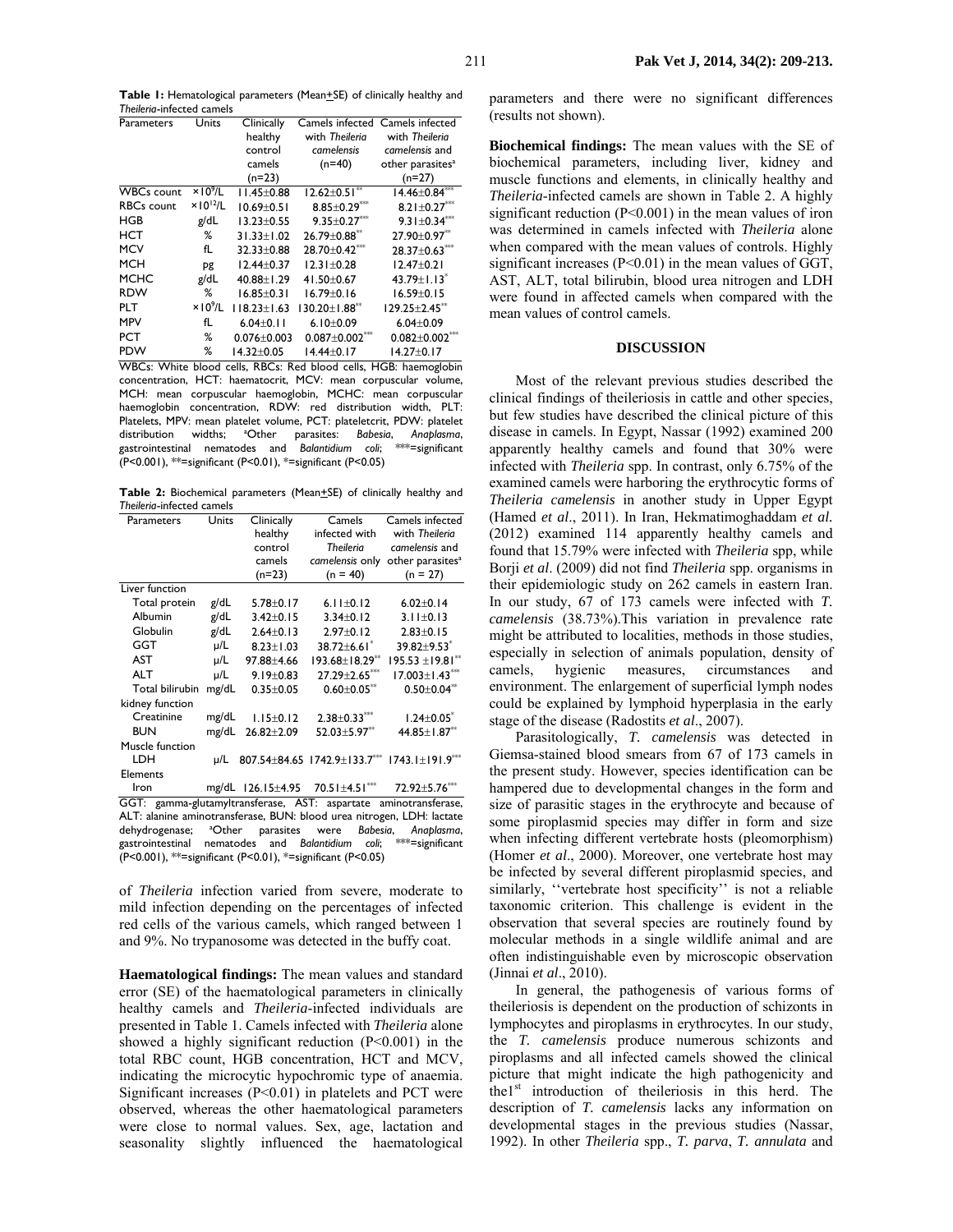*T. hirci* produce numerous schizonts and piroplasms and are highly pathogenic; *T. mutans*, *T. buffeli* and *T. ovis* rarely produce schizonts but may cause varying degrees of anaemia when there are large numbers of piroplasms in red blood cells; and with *T. velifera* and *T. separata*, no schizonts have been described, the parasitaemia is usually scanty and the infection is mild or subclinical (Radostits *et al*., 2007).

 Haematologically, the mean values of the haematological parameters in clinically healthy camels in the present study lie within the normal ranges previously reported by Mal *et al*. (2001). These parameters may vary from place to place and from time to time, which may affect the validity of the analysis. Affected camels in this study showed a highly significant reduction (P<0.001) in the total RBC count, HGB concentration, HCT and MCV, reflecting a microcytic hypochromic type of anaemia (Table 1). Although many evidence has been presented to explain the mechanism of the anaemia, the exact underlying mechanism is currently unknown (Shiono *et al*., 2004). Boulter and Hall (2000) reported that anaemia has been claimed to be a result of the removal of erythrocytes by phagocytosis rather than lysis induced by multiple invasion of parasite to the RBCs. Additionally, tumour necrosis factor-α (TNF-α) has also been implicated in the pathogenesis of anaemia by suppressing haematopoietic progenitors, resulting in decreased erythrocyte production and decreased erythrocyte survival (Boulter and Hall, 2000). A significant increase (P<0.01) in platelets and PCT was observed in affected camels, which confirms the presence of anaemia. Mixed infections of *Theileria* with other pathogens showed no significant difference when compared with *Theileria* infection alone indicating that the changes in these parameters attributed mainly to *Theileria* infection.

The mean values of the biochemical parameters in clinically healthy camels lie within the normal ranges previously reported by Ayoub *et al*. (2003). A highly significant reduction (P<0.001) in the mean values of iron was found in affected camels when compared with the mean values of control camels. Significant increase in the mean values of GGT, AST, ALT, total bilirubin, blood urea nitrogen and LDH was found in affected camels when compared with the mean values of control camels. The increase in the level of GGT, AST and ALT could be explained by damage to the skeletal or heart muscles, hepatic tissues and erythrocytes because bulk of those tissues throughout the body can be considered as an ample reservoir of enzymes liable to be released and detected during a pathological condition (Kataria and Bhatia 1991). The hyperbilirubinaemia could be attributed to excessive destruction of RBCs and the indirect hepatocellular damage. The increased level of blood urea nitrogen may indicate indirect damage of renal tissue and the presence of globin catabolites liberated from haemoglobin lysis by the reticulo-endothelial system through the process of erythrophagocytosis (Kataria and Bhatia, 1991; Qarawi, 1999).

We can conclude that theileriosis has a deleterious effect on the health of camels and affects their haematological and biochemical parameters. Our study represents the first description of *T. camelensis* developmental stages and can serve as the basis for

subsequent studies in dromedaries under natural and experimental conditions. The increasing identification and description of novel species in a great array of hosts allows us to foresee that *Theileria* research will become a highly dynamic field in the years to come. The piroplasmids reported so far from dromedaries are either specific for these hosts or may represent species known from other hosts that have been transmitted to camels via shared ticks. A synonymisation of *T. camelensis* with *Theileria equi* was proposed in 1926, and a more recent report indicates that both *Theileria equi* and *Babesia caballi* can indeed infect camels (Qablan *et al*., 2012). Undoubtedly, the application of molecular diagnostic methods has promptly improved our understanding of the diversity of piroplasms in terms of increased diagnostic sensitivity, determination of new or cryptic species, and understanding the intraspecific genetic diversity (Criado-Fornelio *et al*., 2003). DNA of *Theileria* mutans was also recently detected in camels (Tomassone *et al*., 2012). Therefore, further study to distinguish between these scenarios using molecular diagnostic methods on the isolated *Theileria* of the present study is necessary. Moreover, studies focusing on the host specificity and genetic diversity of piroplasmids in camels are necessary.

**Acknowledgement:** The authors extended their appreciation to the Deanship of Scientific Research at King Saud University for funding this work through the research group project RGP-VPP-282.

#### **REFERENCES**

- Alim MA, S Das, K Roy, M Masuduzzaman, S Sikder, MM Hassan, AZ Siddiki and MA Hossain, 2012. Prevalence of hemoprotozoan diseases in cattle population of Chittagong division, Bangladesh. Pak Vet J, 32: 221-224.
- Ayoub M, A El-Khouly and T Mohamed, 2003. Some hematological and biochemical parameters and steroid hormone level in the one humped camel during different physiological conditions. Emir J Agric Sci, 15: 44-55.
- Borji H, GH Razmi and S Parandeh, 2009. Epidemiological study on haemoparasites of dromedary (Camelus dromedarius) in Iran. J Camel Pract Res, 16: 217-219.
- Boulter N and R Hall, 2000. Immunity and vaccine development in the bovine theileriosis. Adv Parasitol, 44: 41-97.
- Coles EH, 1986. Veterinary Clinical Pathology, 4th Ed. Saunders Comp. Philadelphia, London, Toronto, Schmidt.
- Criado-Fornelio A, A Martinez-Marcos, A Buling-Sarana and JC Barba-Carretero, 2003. Molecular studies on Babesia, Theileria and Hepatozoon in southern Europe. Part I. Epizootiological aspects. Vet Parasitol, 113: 189-201.
- El-Fayoumy MM, TR Abou Elnga, SMM Abd El-Baky and TA Abdou, 2005. Prevalence of camel theileriosis and its vector tick in North Coast of Egypt. J Egypt Vet Med Assoc, 65: 291-302.
- El-Metenawy TM, 2000. Prevalence of blood parasites among cattle at the central area of Saudi Arabia. Vet Parasitol, 87: 231-236.
- Farooq Z, S Mushtaq, Z Iqbal and S Akhtar, 2012. Parasitic helminths of domesticated and wild ruminants in Cholistan desert of Pakistan. Int J Agric Biol, 14: 63-68.
- Feldman JG, I Zink and NC Jain, 2000. Shalm's Veterinary Haemoatology, 5<sup>th</sup> ed, Williams and Wilkins, Phildalphia and Baltimore.
- Fowler ME, 1996. Husbandry and diseases of camelids. Rev sci tech Off int Epiz, 15: 155-169.
- Hamed MI, AMA Zaitoun, TAA El-Allawy and MI Mourad, 2011. Investigation of Theileria camelensis in camels infested by Hyalomma dromedarii ticks in Upper Egypt. J Adv Vet Res, 1: 4-7.
- Hekmatimoghaddam S, A Sazmand, A Rasooli, H Hamidinejat and H Jafari, 2012. Laboratory tests in dromedary camels naturally infected with piroplasms in iran: Study and review of literature. J Camel Pract Res, 19: 217-221.